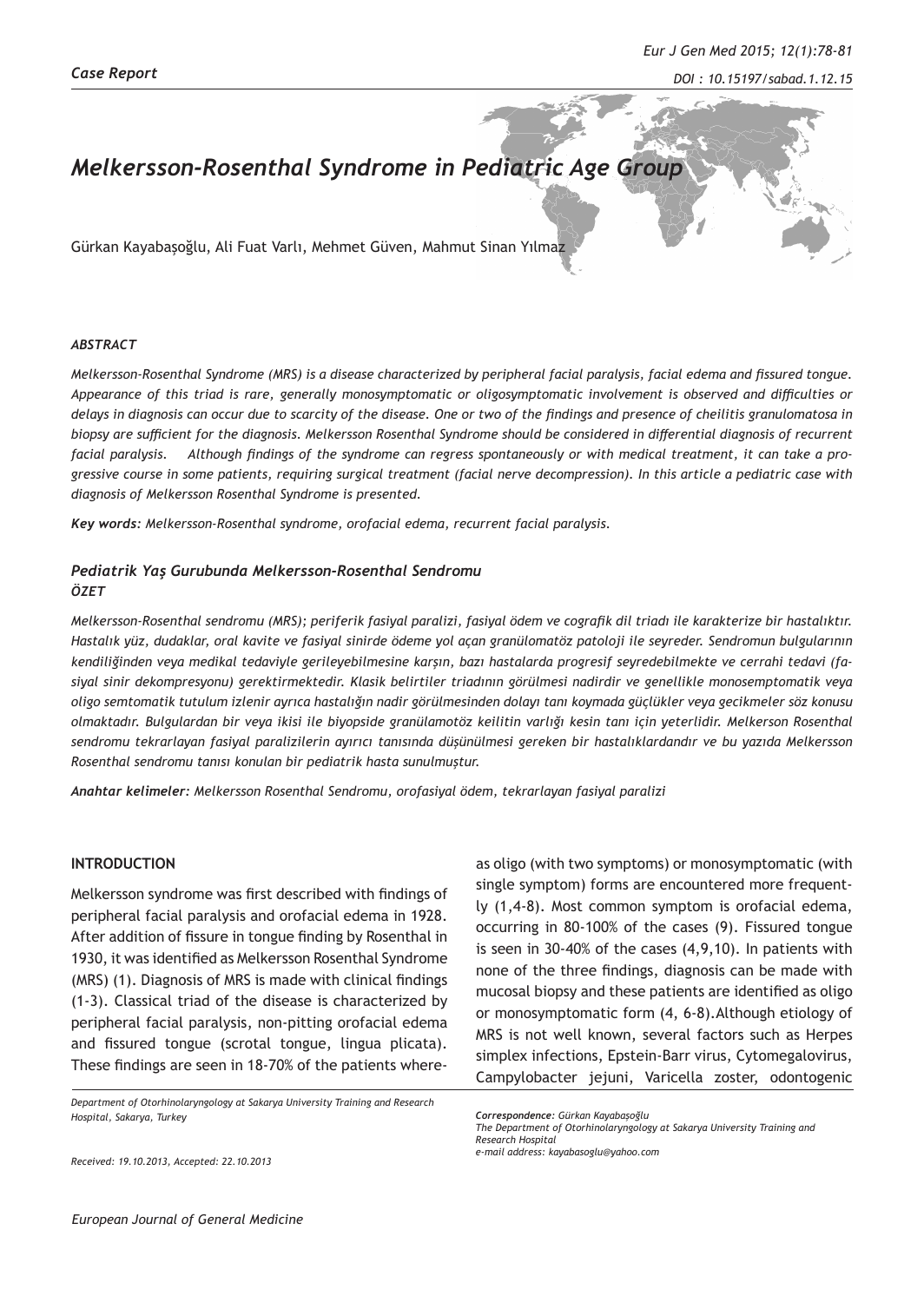

*Figure 1.* 



*Figure 3.* 

infections, adenotonsillitis, tuberculosis and T lymphocyte malfunction were held responsible ( 11). This syndrome, seen rarely in childhood, is more common in 2nd and 3rd decades of life. It is believed to be inherited by autosomal dominant trait (12). In pathologic analysis of samples taken from edematous mucosae of the patients with MRS, non-caseified granulomas, Langerhanslike giant cells, mononuclear infiltrations, nonspecific inflammation and fibrosis are seen. These histopathological findings support the diagnosis. However, when pathology does not support the diagnosis, disease is not necessarily excluded (1). MRS is diagnosed mainly on clinical basis. There is no consensus about treatment protocols in MRS. Treatment options can be either medical or surgical. Among the medical treatment options, corticosteroids, immunosuppressive agents, antibiotics, antihistaminics, danazol, hydrochlorine and clofazimine take place. In situations where no response to medical treatment is obtained, facial nerve decompression



*Figure 2.* 

can be considered as surgical treatment option (1-3). In this study, clinical findings and treatment of a case with MRS was discussed and it was pointed out that this syndrome, seen rather uncommonly in pediatric age group, should be taken into account in differential diagnosis of facial paralyses.

## **CASE**

Seventeen-year-old female patient admitted with complaints of inability to close the left eyelid, drooping of the mouth corner and swelling in the face. Her history revealed that complaints were present for 5 days, however she had the diagnosis of Bell's palsy in 5 different occasions (3 times right, twice left side). She had her first attack at 10 years of age and right side of her face was involved. There was no one with similar complaints in her family. She had no history of trauma, fever or known systemic disease. She had received 1mg/kg prednisolone for 20 days for the Bell's palsy and she had recovered completely without a sequel. Her last physical examination revealed no pathologic finding except for facial paralysis, non-pitting edema in left side of the face and lips, edema and fissures in the tongue. She had stage 6 facial paralysis according to House-Brackmann classification on left side. (Figure 1,2,3) Other cranial system and neurologic examinations were normal. Laboratory analysis revealed a normal complete blood count, serum biochemistry, sedimentation, CRP, ASO, and immunoglobulin levels. Serologic analysis of Herpes simplex virus, cytomegalovirus, Epstein-Barr virus, coxsackievirus, human immunodeficiency virus, parvovirus infections were done and anti CMV-IGG, herpes simplex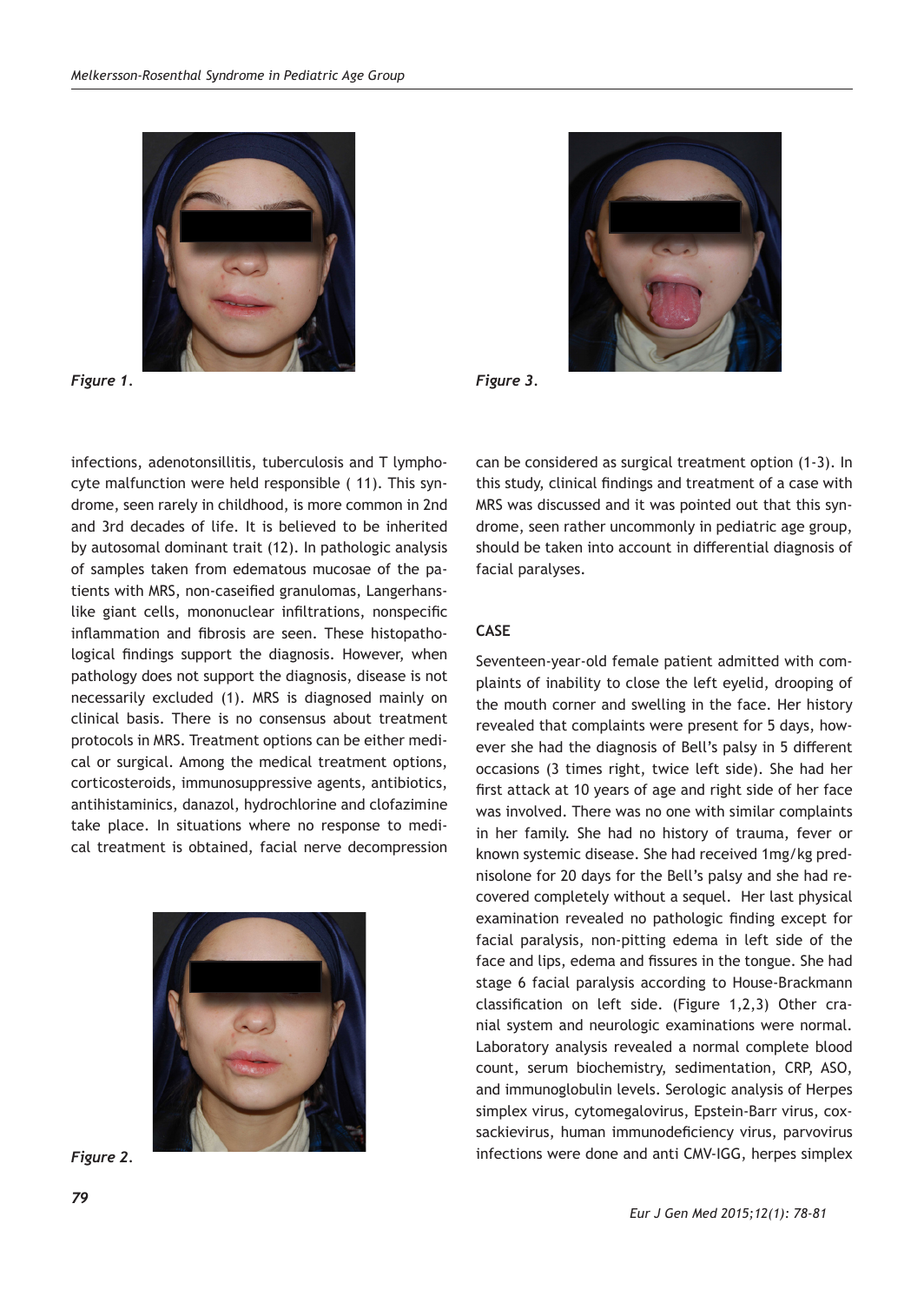type 1 IGG were found to be positive.

Autoimmune disease panel was negative. Chest X ray, PPD test and audiogram were normal. Temporal and cranial magnetic resonance imaging did not yield any pathologic finding. MRS was suspected and a biopsy was done from edematous area in the upper lip. Non specific inflammatory involvement was found in histopathologic examination. MRS diagnosis was made as a result of clinical and pathologic findings and glucocorticoid (1mg/kg methylprednisolone) treatment was initiated. Following treatment, peripheral facial paralysis of the patient was regressed within 3 weeks. Patient was followed regularly every 3 months and symptoms did not recur in 6th month.

## **DISCUSSION**

MRS is a syndrome described with classical triad of recurrent orofacial edema, recurrent peripheral facial paralysis and fissured tongue (lingua plicata). Since MRS can manifest as various clinical pictures, the diagnosis can be challenging in some cases. Many cases with MRS can be missed when all symptoms do not coexist. Facial paralysis and orofacial edema are more common findings in MRS. Facial paralysis usually coexists with edema, however it may develop before or after the edema. Fissured tongue is more uncommon finding (it is seen in only 40% of the cases) and 2/3 anterior region of the tongue is affected. Fissured tongue is not always specific for diagnosis; it can be seen in healthy population as well (4,12,16). MRS is usually presented in oligosymptomatic form and many patients can be overlooked and misdiagnosed as Bell's palsy. MRS diagnosis is made clinically. Imaging methods such as computerized tomography (CT) and magnetic resonance (MR) are used for excluding the other diseases in differential diagnosis (17). All three symptoms corresponding classical triad was present in our case. Although diagnosis was certain, imaging techniques were performed in order to exclude the other diseases. Facial paralysis can recur in 3-11% of the cases (13). Causes of recurrent peripheral facial paralysis include Bell's palsy, MRS, infectious mononucleosis, syphilis, herpes zoster, otitis media, multiple sclerosis, diabetes mellitus, leukemia, Myasthenia Gravis, Guillan-Barre syndrome, polyarteritis nodosa and tumors (4). Positive findings regarding these disease in our patient were as follows: anti CMV-IGG, herpes simplex type 1 IGG positive.

This syndrome is rare in children, it usually occurs in young adults, in 2nd and 3rd decades. Only 30 patients in childhood age group were defined in the literature. It is more common in girls than boys; male/female ratio is 1/3 (4,14). Facial paralysis is generally unilateral in MRS, however bilateral involvement has been also reported. It can resolve spontaneously or can be permanent (18). In MRS, vagus nerve, glossopharyngeal nerve and hypoglossal nerve paralysis can accompany as well (19,20). Etiology of MRS is not fully known. Bacterial and viral infections, hypersensitivity against some food additives such as monosodium glutamate and heavy metals, stress, autoimmunity and genetic factors were blamed (9,10). In some studies, it was reported that MRS was transmitted in autosomal dominant inheritance and responsible gene was localized in short arm of the 9th chromosome (21). In histopathologic examination of the edematous region, observation of non-caseating granulomas and high level of angiotensin converting enzyme in these cases suggested that MRS could be a variant of sarcoidosis and Crohn disease. MRS has similar clinical and histopathologic characteristics with Miescher's cheilitis (oligosymptomatic form of MRS), Crohn's disease, sarcoidosis and orofacial granulomatosis. Some researchers consider orofacial granulomatosis as an initial finding in Crohn's disease, while others consider orally localized Chron's disease as oligosymptomatic form of MRS. Therefore patients with MRS diagnosis should be followed in terms of development of Crohn's disease and sarcoidosis (22,23). Besides, among the diseases that can accompany MRS are inflammatory bowel disease, syphilis, craniopharyngioma, otosclerosis, trigeminal neuralgia, migraine-type headache and psychosis. In differential diagnosis, angioedema, sarcoidosis, hypothyroidism, superior vena cava syndrome, recurrent lymphangioma, lymphoma, chronic herpes simplex labialis, Crohn's disease should be considered (15,16,20). As a result of clinical and laboratory examinations, these disorders were not encountered in our case.

Although systemic (1mg/kg/day) corticosteroid treatment is frequently applied in medical treatment of MRS, there is no standard treatment protocol. It was reported that corticosteroids prevent edema and tissue damage. Glucocorticoid administration into lesion was found to be as efficient as systemic glucocorticoid treatment. Other medical treatment options include antihistaminics, immunosuppressive agents, antibiotics, hydrocholrine and danazol (1). We administered 1mg/kg methyl